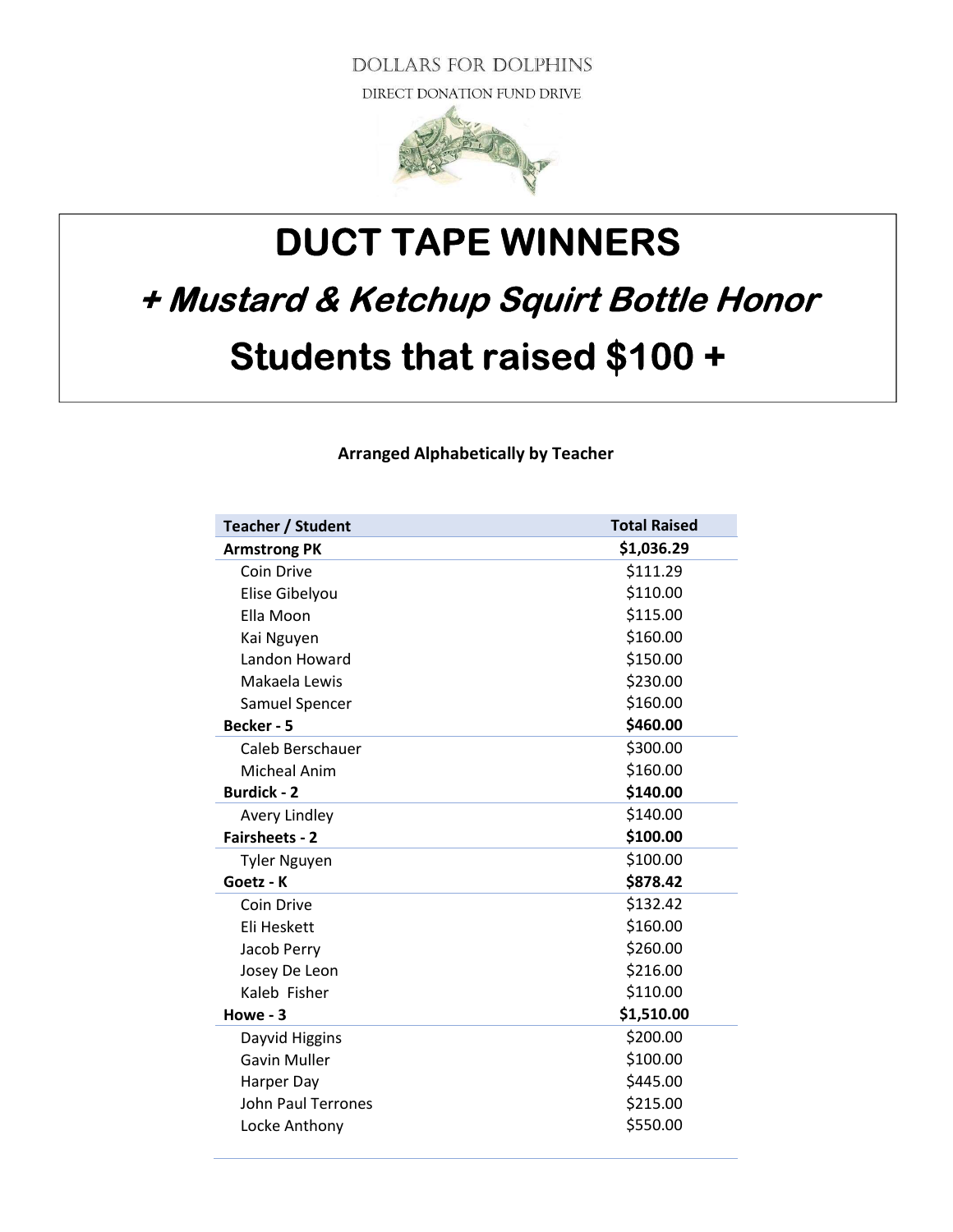| Huffines - 3           | \$555.00   |
|------------------------|------------|
| Brayden Wilson         | \$100.00   |
| Jake Clement           | \$100.00   |
| Peyton Moon            | \$115.00   |
| Rylee Davarpanah       | \$240.00   |
| King - 1               | \$602.09   |
| Coin Drive             | \$102.09   |
| Kevin Hua              | \$200.00   |
| Krosser Taylor         | \$100.00   |
| Lennon Brylev          | \$200.00   |
| Larson - 1             | \$400.00   |
| <b>Camden Harless</b>  | \$150.00   |
| Damien Howard          | \$150.00   |
| Larkin Holman          | \$100.00   |
| Phillips - 5           | \$295.00   |
| Daniel O'Dell          | \$120.00   |
| <b>William Darbe</b>   | \$175.00   |
| Reasnor - K            | \$400.00   |
| <b>Jack Patterson</b>  | \$200.00   |
| <b>Tristian Rotich</b> | \$200.00   |
| Rowland - 2            | \$530.00   |
| Adelyn Spencer         | \$160.00   |
| Josie Meyer            | \$170.00   |
| <b>Trevor Rotich</b>   | \$200.00   |
| Rupe - 2               | \$1,886.96 |
| Coin Drive             | \$123.96   |
| Jane Green             | \$1,150.00 |
| Makayla Haas           | \$100.00   |
| <b>Riley Dodrill</b>   | \$513.00   |
| Sade - 1               | \$1,030.00 |
| <b>Eloise McCoy</b>    | \$280.00   |
| <b>Grant Price</b>     | \$250.00   |
| Kourtlynn Brennan      | \$500.00   |
| <b>Schoolcraft PK</b>  | \$1,080.00 |
| <b>Brooklyn Moon</b>   | \$115.00   |
| Brooklynn Davarpanah   | \$240.00   |
| Coin Drive             | \$200.00   |
| Olivia Ruud            | \$145.00   |
| Salah Khouy            | \$100.00   |
| Sloane McCoy           | \$280.00   |
| Searl - 5              | \$390.00   |
| Christiana Curry       | \$160.00   |
| <b>Hunter Gray</b>     | \$130.00   |
| Isabelle Nguyen        | \$100.00   |
| Spencer - 3            | \$977.00   |
| <b>Adrian Sullens</b>  | \$477.00   |
| Carmen Hudson          | \$200.00   |
| Daisy Goggs            | \$100.00   |
| Selena Hua             | \$200.00   |
|                        |            |